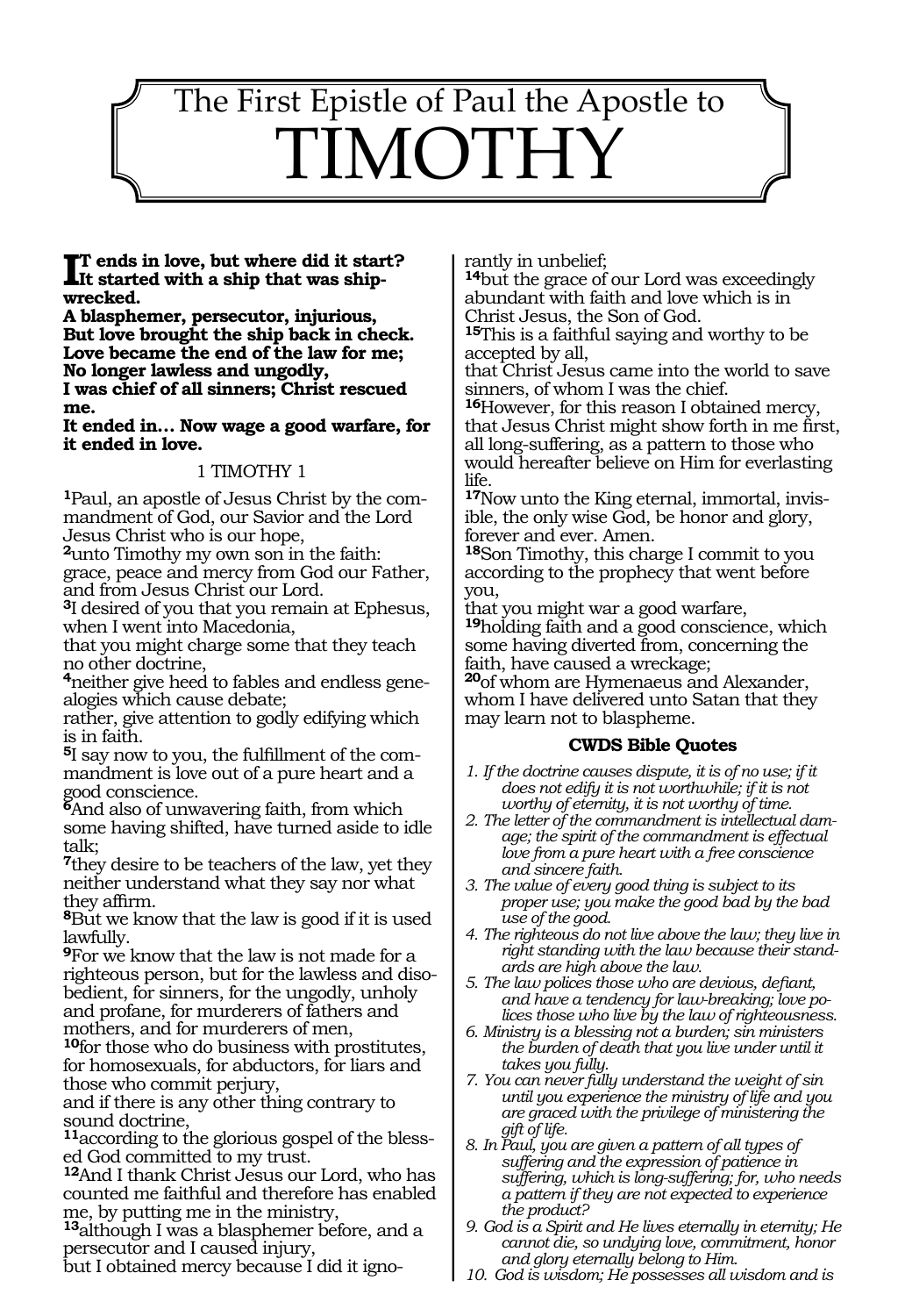*the only source of wisdom; wisdom begins and ends with Him.*

- *11. Praise withheld is plagues released and blessings restrained.*
- *12. The Christian walk is a personal battlefield; therefore you fight for and fight with, win for and win with, Jesus.*
- *13. Fight with wisdom, spiritual guidance, proper covering and obedience to the word of God, to ensure you are named among the heroes of faith having fought a good fight and waged a good warfare.*

#### **PRAYER POINTS**

- Most High God, give me the wisdom to choose the engagement and use of my time well, in the name of Jesus.
- Spirit of understanding in the knowledge of God, empower believers today, in the name of Jesus.
- Righteous Lord, help me to understand what you desire of me in the reading of Your word. Amen.
- King of kings, I submit myself to Your laws and give myself to the law of righteousness. Amen.
- By the power in the blood of Jesus, I will love You Father with all my heart and with my very being, and I will love my neighbor as myself. Amen.

# **PRAY, pray, pray for the unbelieving,**<br>Pray, pray, with lifted hands interced**ing.**

**Giving thanks for all men you must pray. Pray for kings and those in authority, So to lead a quiet life, peaceful and godly. There is one God and one mediator, and it is His will,** 

**For He desires that all men be saved and that men everywhere would pray always.**

#### 1 TIMOTHY 2

**1**I exhort therefore, that first of all, supplications, prayers, intercessions and giving of thanks be made for every man,

**<sup>2</sup>**for kings, and for all who are in authority, that we may lead a quiet and peaceful life in all godliness and honesty,

**<sup>3</sup>**for this is good and acceptable in the sight of God our Savior

**<sup>4</sup>**who will have all men to be saved and to come, also, unto the knowledge of the truth. **5**For there is one God and one Mediator between God and men, the Man Christ Jesus, **<sup>6</sup>**who gave Himself as a ransom for all, to be testified in due time,

**<sup>7</sup>**unto which I am ordained a preacher and an apostle.

I speak the truth in Christ and do not lie; I am a teacher of the Gentiles in faith and truth.

**<sup>8</sup>**I desire therefore that men pray, pray, pray; pray everywhere, in every place,

lifting up holy hands without wrath or doubt;<br>**9** in like manner, that women adorn themselves in modest apparel, with decency and moderation,

not with braided hair, gold or pearls or costly clothing,

**<sup>10</sup>**but that which is appropriate for women of God, with good works.

**11**Let the women learn in silence with all subjection.

**<sup>12</sup>**But I do not permit a woman to teach, or to exert authority over man, but to be in silence. **<sup>13</sup>**For Adam was first formed, then was Eve. **<sup>14</sup>**And Adam himself was not deceived, but the woman being deceived, fell into transgression. **15**Nevertheless, she shall be saved in childbearing if she continues in love, self-restraint, holiness and faith.

#### **CWDS Bible Quotes**

- *1. Giving thanks is a necessary prayer tool, for appreciation elevates reception and accelerates release.*
- *2. Giving of thanks is a necessary intercessory tool, for the giving of thanks is advance receipt, by faith, of your intercessory request for others.*
- *3. The church on its knees directs, rather than worries in distress; a church of prayer is a church of power.*
- *4. You are never short of things to pray for, for when you finish praying for the short list you pray for, you may begin praying with every type of prayer, supplication and giving of thanks, for all people, everywhere.*
- *5. You may not agree with authority but you must align with authority so that your life under their leadership will be peaceable and agreeable and their assignment to you will not be aborted.*
- *6. The cross covers completely: the good, the bad, the different, the deviant, the wicked, the worthless, the worthy, the compassionate, the hard-hearted, the hearty and the heartless.*
- *7. The extent of the price of the cross portrays His intent that no one will be lost.*
- *8. Where your spirit cannot agree with them, get on your knees in the Spirit for them; when your will would be to do away with them, surrender to His will and pray for them.*
- *9. There are many things that come between human relationship, and there is sin which comes between God and man; Jesus nullified sin to reconcile man with God and in so doing with man.*
- *10. Jesus settled everything in the cross to reduce sin to nothing and to build a bridge of faith between man and God.*
- *11. Praying men are powerful men. Men in surrender who lift up holy hands are men insurmountable against whom nothing can stand.*
- *12. A woman's values are not in her valuables but in the integrity of her variables, or otherwise, in her invariable character.*
- *13. Moderation and modesty does not make your relationship with God and others, but it manages it.*
- *14. As our faith progresses we possess a greater appreciation for the faithful gifts of God deposited in each other.*
- *15. It is not the gold that you put on display that matters, but the gold in your heart that puts you on display; it is best to have a golden heart than to have a band of gold with golden harps.*

#### **PRAYER POINTS**

• I thank You Father, that in this moment deaf ears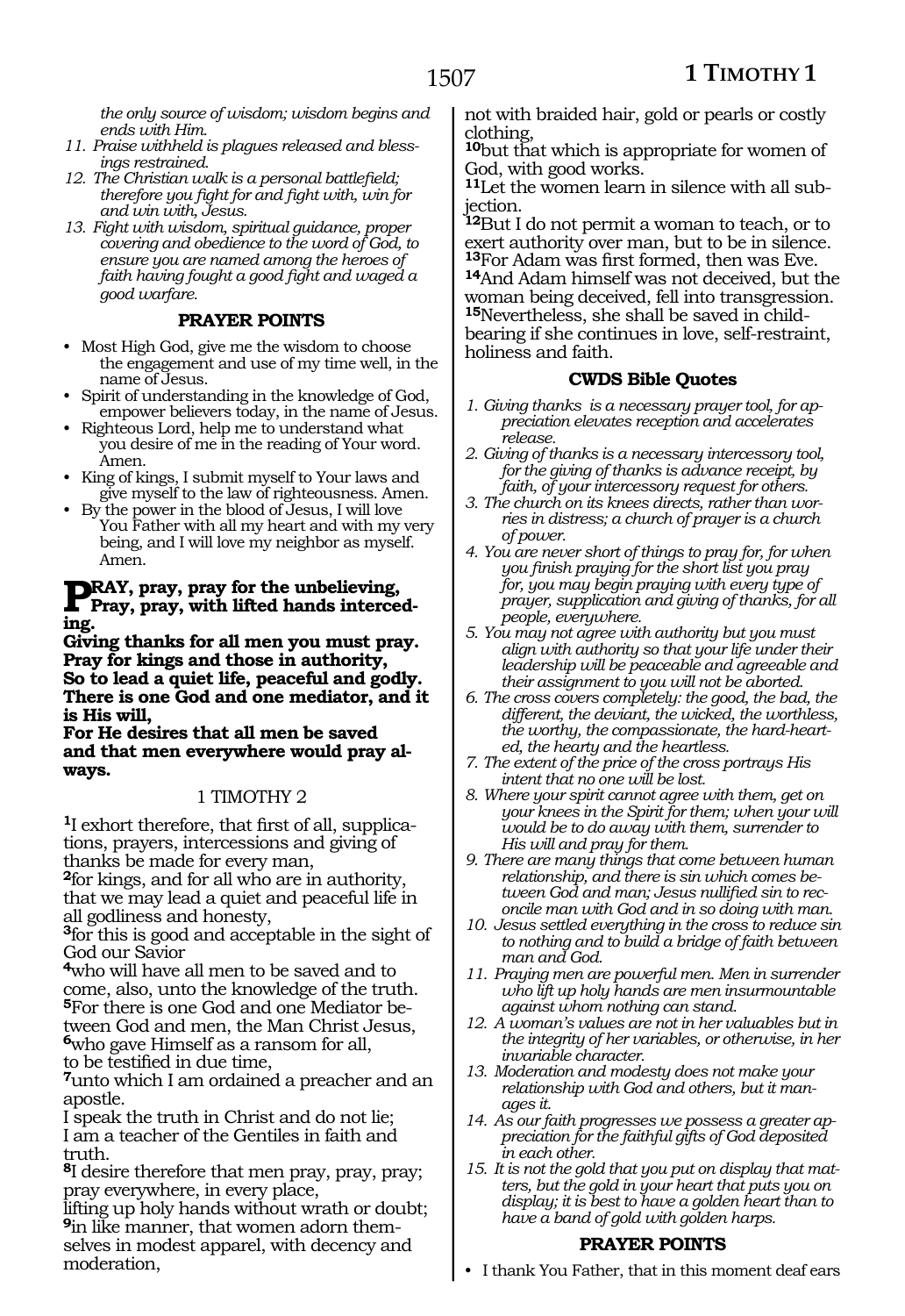1508

are being opened, the blind are seeing and sinners everywhere are receiving the Lord Jesus Christ. Amen.

- Power to pray incessantly, rise upon believers and upon the body of our Lord Jesus Christ. Amen.
- I release the grace of the fullness of the living and breathing praying speaking spirit upon every believer; Lord Jesus, let the compulsion of love fill our hearts continuously. Amen.
- Understanding of the spiritual significance of honor, fall upon believers today, especially on the disoriented. Amen.
- I refuse to uncover or to get emotional about anything the cross covers, in the name of Jesus. Amen.

#### **The mystery of godliness has been revealed.**

**And bishops, your life should be no mystery;** 

**Vigilant and sober, your behavior good; Not contentious, not greedy and be patient also,**

**Blameless and conscious, the husband of one wife**

#### **Who should be a woman of good report in the mystery of Christ.**

# 1 TIMOTHY 3

**<sup>1</sup>**This is a true saying: "If a man desires to have the office of a bishop, he desires a good job."

**<sup>2</sup>**A bishop must be blameless, the husband of one wife,

dedicated, sober-minded, of good behaviour, given to hospitality,

**<sup>3</sup>**not given to wine, able to teach,

not contentious, not greedy for filthy wealth, patient, not a brawler, not covetous;

**<sup>4</sup>**one who rules his own household well, having his children in subjection with all honor,

**<sup>5</sup>**(for if a man does not know how to rule his own household,

how then shall he take care of the church of God?)

**<sup>6</sup>**Not a novice, lest being lifted up with pride he falls into the condemnation of the devil.

**<sup>7</sup>**Moreover, he must have a good report

of those who are outside,

lest he falls into reproach and the snare of the devil.

**8**Deacons must also be reverent, not doubletongued, not given to wine,

not greedy for filthy riches,

**<sup>9</sup>**holding the mystery of the faith with a pure conscience.

**<sup>10</sup>**And also now, let these be first proven,

then being found blameless, let them serve in the office of deacon.

**<sup>11</sup>**In a similar manner, their wives be reverent, not slanderers, but sober and faithful in all things.

**<sup>12</sup>**Let the deacons be the husband of one wife, ruling their children and their own houses well.

**<sup>13</sup>**For those who conduct themselves properly in the office of deacon, have purchased to themselves a good reputation,

and great boldness in the faith, which is in Christ Jesus.

**<sup>14</sup>**These things I write to you, hoping to come to you shortly,

**<sup>15</sup>**but also that if I delay long, you may know just how to behave in the house of God, which is the church of the living God, the pillar and ground of the truth.

**16**And without controversy, great is the mystery of godliness:

God was manifested in the flesh,

justified in the Spirit, seen by angels,

preached to the Gentiles, believed on in the world and received up in glory.

## **CWDS Bible Quotes**

- *1. The office of bishop is a good work that should be desired by those of proven worth that qualifies them for the office.*
- *2. A bishop should be distinguished in character, capability, personal and family life, testament and temperament.*
- *3. The first platform for ministry is the family; it is the present personal pulpit for the demonstration of charisma, character, compassion, care and consistency.*
- *4. A bishop is not just distinguished among those he ministers to, but also those he lives among; his character is observed beyond the walls of the church and ministers to both believers and unbelievers.*
- *5. Deacons are distinguished by character, not just by service; they are expected to demonstrate integrity, humility, faithfulness, self-control and a good family life.*
- *6. Deacons are accredited with good-standing and empowered with boldness in the faith, for service.*
- *7. The pillar, framework and foundation of the church of God, is truth; the church is built on truth and integrity; it agitates against and breaks every deception and lie.*
- *8. The determination of truth defeats the gates of hell since the devil can only stand on a lie.*
- *9. The mystery of God becoming flesh, merging eternity and time, to be seen, preached and believed in time, then received up on high in eternity, still marvels the mind.*
- *10. Godliness, locked in a nation and released to the world through Jesus who was a free exalted Spirit in heaven, but bound and crucified in the flesh on earth, is still a mouthful hard to perceive or to digest.*

# **PRAYER POINTS**

- By the Holy Spirit and fire, I stir up faith within believers to desire and pursue the highest office in ministry. Amen.
- Grace to live a life of distinction, fall upon the clergy, in the name of Jesus.
- Power to balance the family and public ministry without losing focus of either, fall upon ministers today; I speak angelic fire on every spirit from hell attacking the families of ministers. Amen.
- Spirit of the Living God, make us all like Christ, in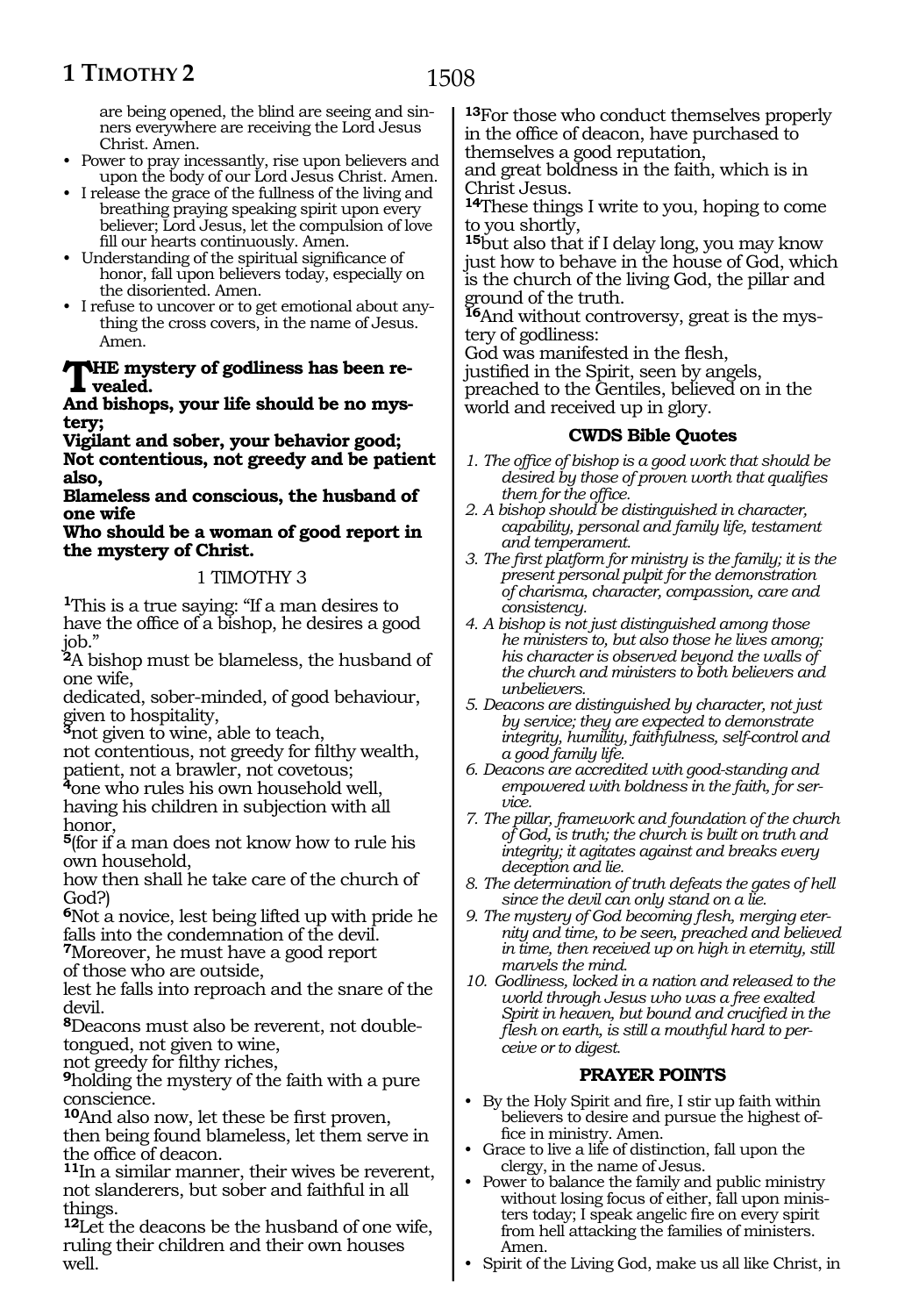walk, in talk and in effectiveness. Amen.

• I speak righteousness into the hearts of every ministry pillar; let them be solid support for those they follow, in the name of Jesus.

#### **Pump it up, get it going, And the profit you will see. Eat right, exercise, Gives you health and a good feel. But that is good for this life only; How about the life to come? Pump it up, let us be godly; It is no time to be weary now.**

#### 1 TIMOTHY 4

**<sup>1</sup>**Now the Spirit speaks expressly that in the last days some will depart from the faith, giving heed to seducing spirits and doctrines of devils.

**<sup>2</sup>**They will speak lies in hypocrisy,

having their conscience seared with a hot iron, **<sup>3</sup>**forbidding to marry and to abstain from meat which God has created and placed here,

to be received with thanksgiving by those who believe and know the truth.

**<sup>4</sup>**For every creature created of God is good, and nothing is to be refused if it is received with thanksgiving,

**<sup>5</sup>**for it is sanctified by the word of God and prayer.

**<sup>6</sup>**Now if you remind the brethren of these things, you shall be good ministers of Christ, nourished up in the words of faith and good doctrine unto which you have attained. **<sup>7</sup>**But refuse profane and old wives' fables and exercise yourself in godliness.

**<sup>8</sup>**For bodily exercise does profit a little, but godliness is profitable unto all things,

for it has the promise of the life that is to come and also the life here that now exists.

*So exercise for the body of flesh and live godly for the body of Christ.* 

**<sup>9</sup>**This is a faithful saying that is worthy to be accepted by everyone.

**<sup>10</sup>**For this reason we both labor and suffer reproach because of our exercise of faith in the living God,

who is the Savior of all men, especially of those who believe.

**<sup>11</sup>**These things command and teach.

*Exercise and keep it pressing.*

**<sup>12</sup>**Let no one despise your youth, but be an example to the believers *in these godly exercise*:

in word, in conduct, in love, in spirit, in faith

and in purity. **<sup>13</sup>**Until I come, give attention to reading, to exhortation and to doctrine.

**<sup>14</sup>**Do not neglect the gift that is in you, which was given to you by prophecy and with the laying on of hands by the eldership.

Give yourself unreservedly to these things. **<sup>15</sup>**Meditate on them that your progress may be evident to everyone.

**<sup>16</sup>**Take heed to yourself and to the doctrine;

*continue exercising in them as you progress,*  for in doing this, you shall save yourself, and those who hear you.

# **CWDS Bible Quotes**

- *1. When the Holy Spirit speaks with more than an impression but an expression, it is unquestionable and without doubt.*
- *2. Imposition of human rules on the church, to include, food and marriage restrictions that cause believers to pursue righteousness by works instead of faith, are doctrines of devils, seducing spirits and the heartless acts of men.*
- *3. A seared conscience is demonic heartlessness that puts personal will and vindictiveness above the hurt it causes, and the harm and damage to people's lives, hope and destiny.*
- *4. The argument of food is settled by the attitude with which it is received and the faith that is released to receive it.*
- *5. It is all good if you make it all God's; receive it with thanksgiving, sanctify it by the word of God and forget about the detractors and those who are grieved by the food you eat.*
- *6. Doctrine is not diluted to suit the crowd; it is delivered consistently even among the diverse and the deviant. This is good ministry, consistent and faithful to the Word of God.*
- *7. Fables may be famous but they are unfavorable to faith; faith requires exercise to achieve fitness; faith without exercise or expression falters.*
- *8. Exercise is profitable and should be pursued: physical exercise profits the body and attains the promise of health and fitness; spiritual exercise profits in all areas at all times and attains the promise of life, both now and eternal.*
- *9. Your faith in the living God commands your labor with Him, but commits you to suffer reproach for Him.*
- *10. There is no youth in the anointing since the anointing is much older than days, if they despise your ministry because of your age they despise the anointing on you.*
- *11. It is not your remonstration that validates you but your demonstration; your word, your faith, your conduct, your spirit, your love and your purity writes the perfect introduction and conclusion.*
- *12. Since you are not the repository of all knowledge, you give your attention to reading so you may benefit from the deposits in others.*
- *13. Exhortation edifies believers but will never exclude the one who exhorts.*
- *14. There are some gifts you are born with that are stirred up by the laying on of hands, and some gifts are imparted by prophecy and laying on of hands; all gifts, however given, must be received and worked for them to work for and through you.*
- *15. A neglected gift does not affect its value it negates it. Neglecting destroys the ability of the gift to affect, impact and effect.*
- *16. Be deliberate about your destiny and developing your gifts; meditate in them; give your time, your thoughts, your mind, yourself to them, and it will become evident to everyone; success cannot evade you.*

# **PRAYER POINTS**

- Holy Spirit, let Your voice to believers be express and with all clarity. Amen.
- Righteous Father, I pray that the church be free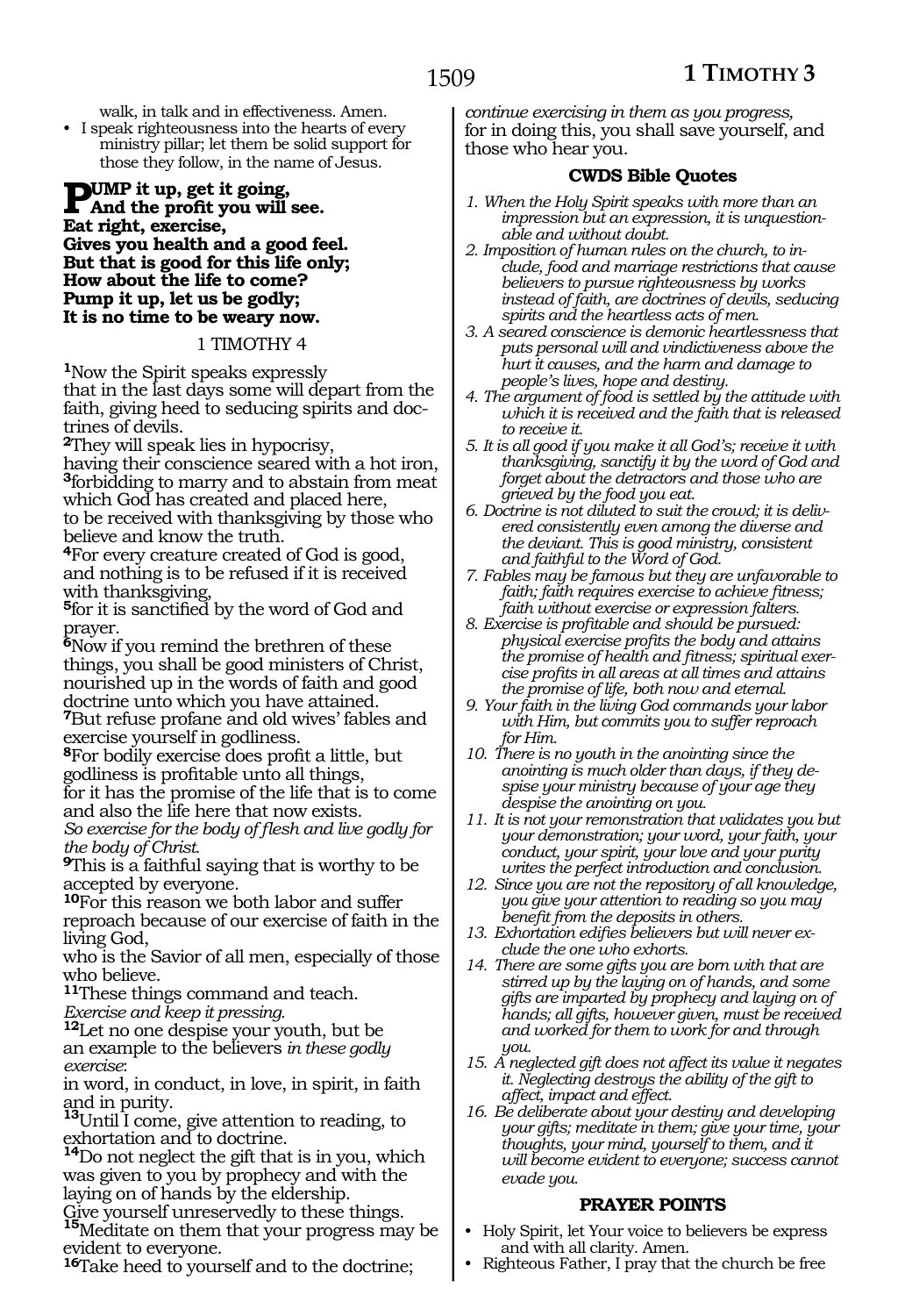# **1 TIMOTHY 4**

of religion and be bound to Your heart, in the name of Jesus.

- Holy Father, let Your fire burn personal agenda from the hearts of believers. We submit to You only. Amen.
- We thank You Father for all Your good and gracious provision; Your word is the food of our souls. Amen.
- Power of consistency in the heat of opposition, be upon believers and especially ministers of the gospel. Amen.

## **TAKING care of others?**<br>
My commendations; you are doing well.<br>
But if you neglect your sum household. **But if you neglect your own household, you are worse than an infidel. Are you busy feeding the poor? Winning lost souls and making sick whole? Treading the grain, for the harvest is white?**

#### **Doing well, but check yourselves, Is your elder doing fine?**

# 1 TIMOTHY 5

**<sup>1</sup>**Do not rebuke an elder, but entreat him as a father and the younger men as brothers, **<sup>2</sup>**the older women as mothers, the younger women, as sisters, with all purity.

**<sup>3</sup>**Honor widows who are truly widows.

**<sup>4</sup>**If any widow has children or grandchildren, let them learn first to show faithfulness at home, and to their parents return, for that is right and acceptable before God above.

**<sup>5</sup>**Now the woman who is truly a widow and is desolate, trust in God

and continue night and day in supplication and prayers;

**<sup>6</sup>**but she who lives in pleasure, is dead while she lives.

**<sup>7</sup>**Give charge in these things that they may be blameless.

**<sup>8</sup>**And if any does not provide for his own, and especially for those of his own house,

he has denied the faith and is worse than an unbeliever.

**<sup>9</sup>**And let a widow be considered a widow, if she is at least sixty years old and has been the wife of one man alone,

**<sup>10</sup>**well reported of for her good works:

if she has lodged strangers, if she has brought up children,

if she has washed the saints' feet, if she has relieved the afflicted,

if she has followed every good work diligently. **<sup>11</sup>**But refuse the younger widows;

for when their desire becomes strong and contrary, they will get married,

**<sup>12</sup>**having condemnation, because they have cast off their first faith.

**<sup>13</sup>**And besides this, they will learn to be idle, wandering about from house to house and not only idle, but gossipers and busybodies, speaking things they ought not to.

**<sup>14</sup>**My desire therefore, is that the younger women marry,

bear children and manage their own house,

giving no opportunity to the adversary to speak reproachfully.

**<sup>15</sup>**For some have already turned aside after Satan.

**16**If any believer has a widow in their family, let them relieve and assist her so that the church is not burdened,

and that the church is free to assist those who are truly widows.

**17**Let the elders who rule well be counted worthy of double honor,

and especially those who labor in the word and in doctrine;

**<sup>18</sup>**for the Scripture says, "You shall not muzzle the ox that treads the grain,"

and also, "The laborer is worthy of his wages." **<sup>19</sup>**Do not receive any accusation against an

elder unless there are two or three witnesses. **<sup>20</sup>**And those who sin, rebuke before all, that others also may fear.

**<sup>21</sup>**I charge you before God, and before the Lord Jesus Christ and the elect angels,

that you observe these things without preference one above the other, doing nothing with partiality.

**<sup>22</sup>**Do not lay hands hastily on any person, nor be partakers of the sins of other men; keep yourself pure.

**<sup>23</sup>**Do not use water only anymore, but drink a little wine for your stomach's sake and for your frequent illnesses.

**<sup>24</sup>**The sins of some men are obvious, being judged in advance, but that of some men follow after.

**<sup>25</sup>**Likewise, the good works that some perform are very obvious, but those who are otherwise, cannot be hidden.

# **CWDS Bible Quotes**

- *1. Honor is soft and engaging; it never disrespects or offends; although it remains honest in correcting, it communicates love in intent and at the extent in the end.*
- *2. Do an age assessment to understand the platform of relationship, then speak, yet it is maturity beyond this age to speak to everyone with respect and honor.*
- *3. Widows indeed are widows in need who are faithful in the faith; these widows are windows of opportunity for you to bless and to honor.*
- *4. A widow or anyone who exhausts their pain at the altar and uses the occasion to alter the situation of others in prayer and supplication continuously, is a window to Heaven not just a grieving widow.*
- *5. Widows will not be pressured if they pressure the gates of heaven with night and day prayers.*
- *6. Alone does not have to translate to loneliness and self-pity, but prayerfulness and the opportunity to give your nights and days to prayer.*
- *7. If your situation is dead and you give yourself to prayer you are a living fire fully alive; if your situation is alive and you give yourself to pleasure you are a living dead.*
- *8. Prayer is not an occasion, it is ongoing and continuous; pray day and night and night and day; pray with deliberation; pray with expectation,*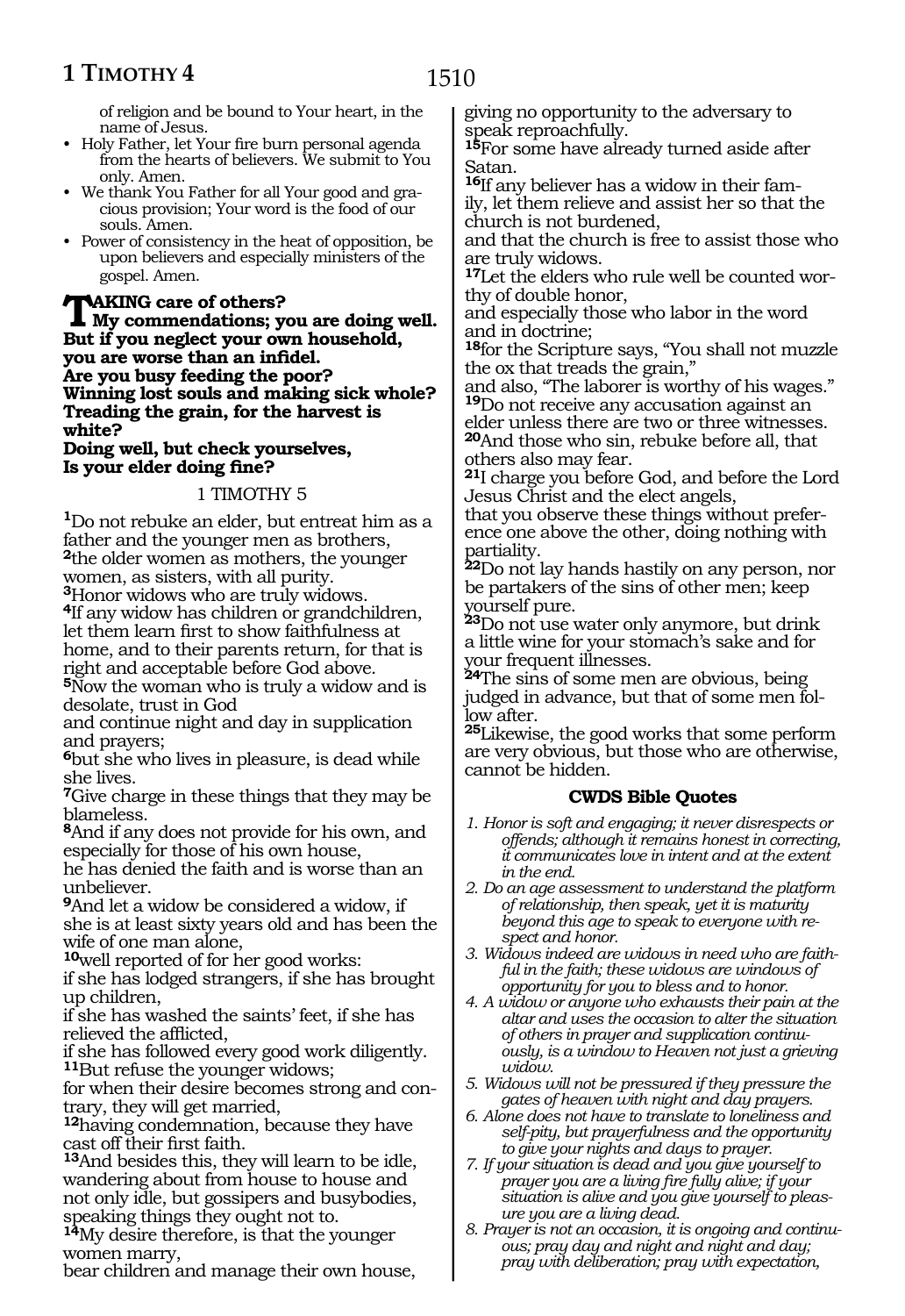*pray with expression, pray with supplication and intercession and all kinds of prayer; pray incessantly, pray without ceasing.*

- *9. You cannot prove yourself to the world if you are not providing for your own household, instead you prove yourself to be just like, or rather worse than the world, and unworthy.*
- *10. Your ministry begins at home, among your immediate and extended family and friends; extend the love of Jesus to them persistently and respond proactively to their immediate danger of eternal death, before you exhaust yourself in the church.*
- *11. Never express to impress; express your word and works from a pure heart of love.*
- *12. Widowhood may be undesirable and painful, but it is a club for the distinguished in love, generosity and service, yielding distinct honor. Learn to turn your pain into game for glory.*
- *13. Your distinction as a worthy widow is earned from your diligence in being a worthy wife and individual; change of circumstances does not change character, it highlights it.*
- *14. Until you learn to make God your husband, completely devoted and faithful to Him in everything, you are not truly a widow; unless your heart is single and focused on God your Father and His laws, you are not truly married or a single person ready to be given away.*
- *15. Preoccupation with singleness and with emptiness, gives room to the devil to fill you with the flesh, and eventually father your future with no intention to further it.*
- *16. Your ministry to ministers must be deliberate and consistent; you facilitate their ministry when you partner with them or their ministry and honor them in ministry.*
- *17. Studying, interceding and receiving from God is the most important and time consuming work of ministry; give to make it happen rather than take the time of ministers for granted.*
- *18. Refuse to join the gossipers and slanderers; valid accusation with verification is only carried on the intention of love and restoration. Information is gossip if there is no positive outcome intended.*
- *19. Open sin deserves open rebuke; open sin among believers is open negative ministry; failure to address this openly will amount to open endorsement.*
- *20. Your standard is Christ; you share Christ with sinners rather than remove your standards to share in their sin.*
- *21. The call of God is certain but not sudden, designated beforehand and not a discovery, it is exciting but not erratic; information, preparation and order precedes separation and service.*
- *22. Hidden sin leads to open judgment; not because it is hidden means it is forgotten; address your sin before it addresses you publicly, for it surely will.*
- *23. Publicity does not define severity of sin, rather secrecy many times denies it; guilt is not measured by public but personal conviction.*
- *24. You cast stones you are worthy of yourself, if you callously exclude yourself from the judgment box of the accused and deceptively place yourself on the judgment seat of the excused.*

# **PRAYER POINTS**

• My Father my God, teach me to honor while giving correction, and to communicate love in everything I do, in the name of Jesus.

- Loving Father, place your heart for widows and single mothers in the hearts of believers, in the name of Jesus. Amen.
- I speak honor and respect into the spirits of the youths of this generation, in the name of Jesus.
- Holy Spirit, open the eyes of believers to the opportunities for blessings all around them, especially that of faithful believers in need. Amen.
- Most high God, endow the youth of this generation with the power to live for You in this age, in the name of Jesus. Amen.

**Oh, money, oh, I love my money so. Oh, money, no! I am pierced with sor- rows; oh my soul!**

**I thought that gain was godliness but I was not content.**

**I brought nothing into this world and I shall surely take nothing hence. Now I would rather fight a good fight and lay hold on eternal life, Not trusting in riches but rich in good** 

**works, To distribute readily, always living godly. No, money, no! On you I will not build my hope.**

## 1 TIMOTHY 6

**<sup>1</sup>**Let as many servants as are under the yoke count your masters worthy of double honor, that the name of God and His doctrine will not be blasphemed.

**<sup>2</sup>**And those who have believing masters, let them not despise them because they are brethren,

but rather serve them because those who benefit are faithful and beloved; these things exhort and teach.

**<sup>3</sup>**If any man teaches other than these and do not consent to wholesome words, even the words of Jesus our Lord,

and also to the doctrine which is according to godliness,

**<sup>4</sup>**he is proud, knowing nothing, but doting about questions and contentions over words, from which comes envy, strife and railings, evil assumptions,

**<sup>5</sup>**unprofitable disputes of men of corrupt minds and destitute of the truth,

supposing that gain is godliness;

from such withdraw yourselves.

**<sup>6</sup>**But godliness with contentment, that is great gain.

**<sup>7</sup>**For we brought nothing into this world and it is certain that we can carry nothing out.

**8**And having food and clothing let us be content with it.

**<sup>9</sup>**But those who desire to be rich have fallen into a snare and temptation,

and into many foolish and harmful lusts which drown men in destruction and perdition.

**<sup>10</sup>**For the love of money is the root of all evil. Some having coveted after this, have erred from the faith and have pierced their own